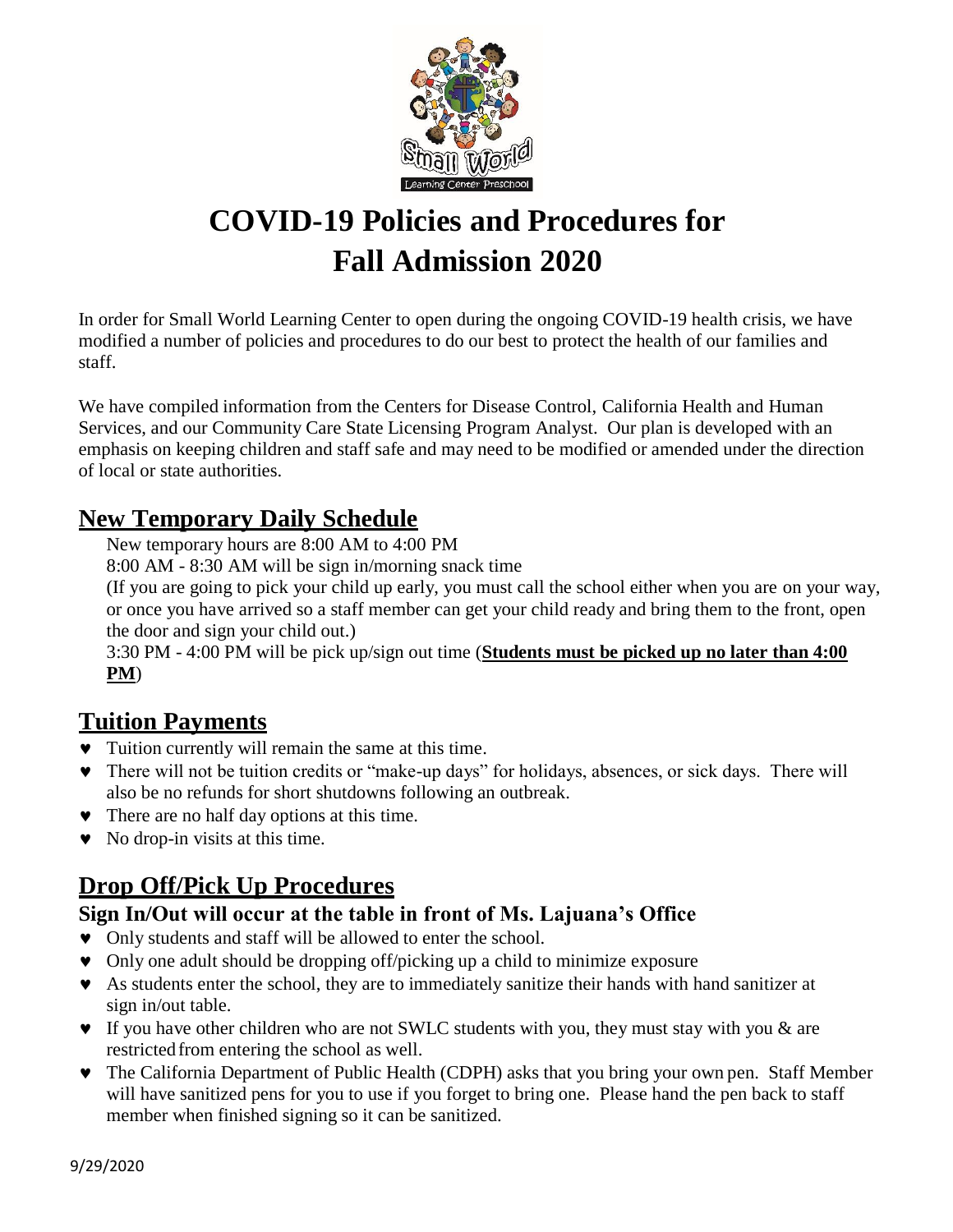- $\bullet$  If there is a line to sign in/out, please maintain 6 feet of social distancing. We have the red X's to help with spacing.
- All drop off and pick up visits need to be kept as brief as possible.

## **Health Screening and Temperature Checks**

*Children's temperatures will be taken upon arrival. When students are signed in, parents will be asked to answer our COVID-19 screening questions, including whether anyone in the household has had symptoms in the past 48 hours or a positive Covid-19 test has been received.* 

*COVID-19 Symptoms:* Fever, Cough, Shortness of Breath/difficulty breathing, Chills, Muscle Pain, Headache, or Sore Throat

Staff will continue to monitor student health throughout the day. Thermometer temperature checks will be utilized if a fever is suspected.

**Illness Policy for Staff**: All staff must be fever-free for 72 hours (or 14 days after a positive COVID-19 test) to be at work, and will have to attest to the Covid-19 screening questions at check in. Should a member of the staff become ill during the school day, the individual will be sent home immediately, and a substitute teacher will step in.

### **Masks and Protective Equipment**

- It is mandated by the CDPH that all adults wear face coverings at drop off and pick up.
- Students are not required to wear masks or other face coverings while at school (once they have completed the daily health check in.).
- If you send your child to school with a face mask, your child will need to be able to independently remove and replace it as needed. Staff will not assist in replacing of the mask should your child decide not to wear the mask; it will be placed with your child's belongings for end of day pick up.
- Staff will wear a face covering in the form of a cloth or disposable mask, and will have the option for a face shield as well.
- Staff may remove their face masks during times of phonics learning or where the ability to see the mouth is necessary for communication. They will be enforcing the 6 ft social distancing during this time.
- Staff will wear gloves when handling trash, food, changing diapers, or assisting a student with the toilet.

#### **Our Enhanced Illness Policy**

**Stay home if sick.** If you or your child has been sick, we ask that all household members stay home until they've been **fever-free without medication for at least 72 hours or 14 days after a COVID-19 positive test**.

No one with a fever of 100.4 or higher is allowed at the school. This includes parents or caregivers who are dropping off or picking up.

If your child becomes ill at school, we will isolate him or her until child is picked up. Please try to have your child picked up within Thirty minutes of being notified that they are sick. Please make sure your emergency forms are always current and update any contact information, especially phone numbers! Per the Authorization for Emergency Medical Treatment & Consent for Medical Treatment forms on file, we reserve the right to call for emergency services should we see your child develop symptoms of acute respiratory illness that appears life threatening.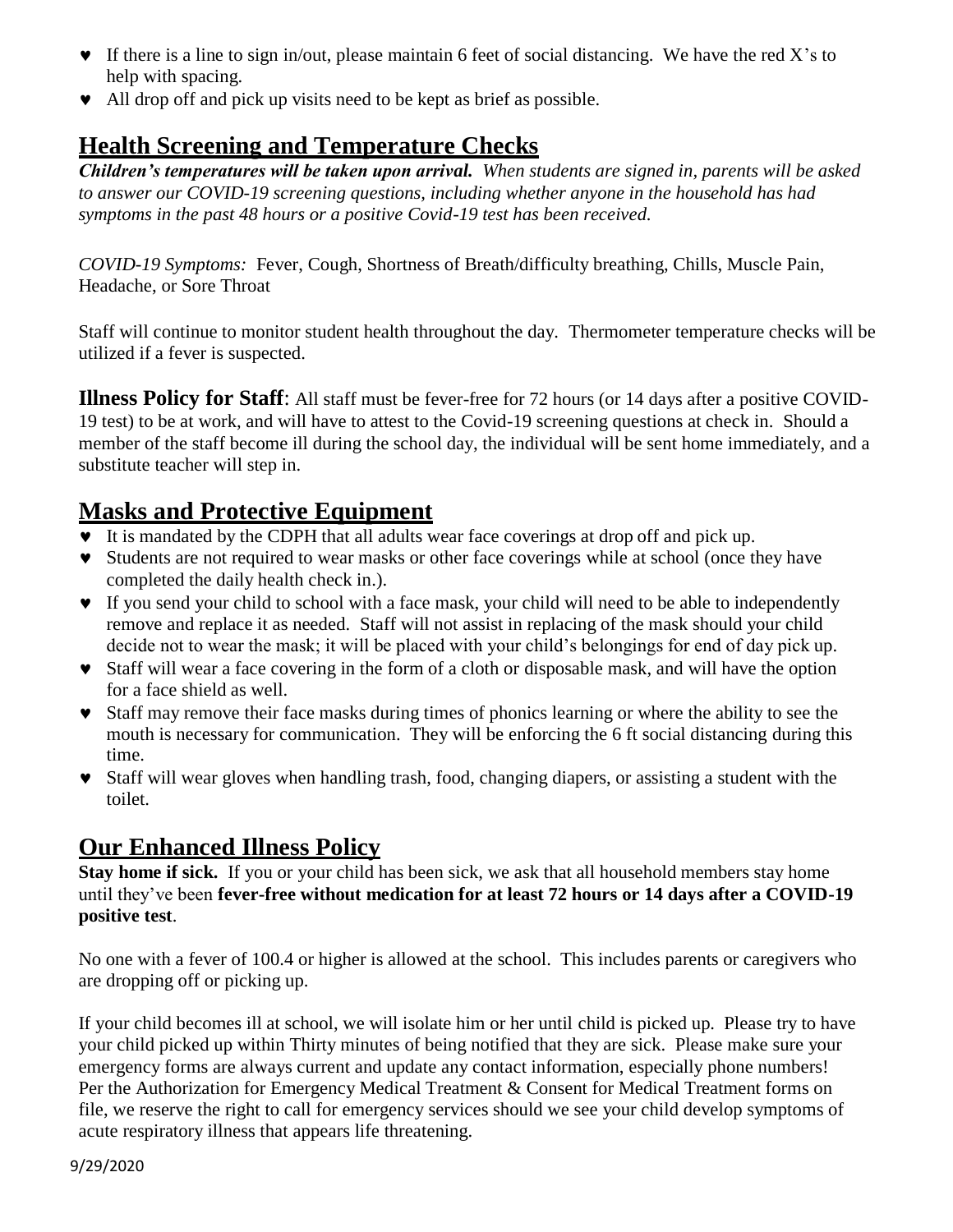We will continue to encourage all students to use "respiratory etiquette" covering their cough, using a tissue, and utilizing our trashcans for disposal. Our handwashing policy of washing hands after restroom use, on return from the playground, and after eating remains in effect.

Should we have confirmation of a COVID-19 exposure at Small World Learning Center, we will notify all families immediately through our email system. We may need to close the school for extensive cleaning.

If we have a confirmed Covid-19 exposure or confirmed case at Small World Learning Center – student or staff - we are required to notify the California Department of Public Health and file a report with Licensing. We may also need to close the school for a day to disinfect, and the decision for this will be made under the current CDPH Guidelines for Schools.

#### **Supplies**

- All children need to bring a backpack/tote bag on Monday with CLEAN bedding. On Friday we will put everything in their backpack/tote bag to send home. All bedding must be cleaned every weekend. Please make sure CLEAN bedding is brought in every Monday or your child will not be able to stay at school.
- All children must bring in earthquake box, and emergency box. You can also bring an extra pair of shoes if you like.

## **Group Size and Staffing**

- Children will be kept in small stable groups.
- Use of the playground will be on a rotating schedule (one class at a time).
- We are maxing class sizes at 10 students.
- We will be minimizing the amount of staff children come in contact with during the course of the day.
- All group community-based activities outside of the core class group have been canceled.

#### **Food & Mealtime**

- SWLC will not be providing any food or drinks at this time. Parents must provide the following on a daily basis:
	- $\circ$  Students will have a morning snack from 8:00-8:30, lunch 11:30-12:15, and an afternoon snack 2:30-3:00. Parents must also provide water bottles or disposable drinks for your child to have throughout the day.
	- o If you do not have two snacks, lunch, and drinks for your child when you drop them off, they cannot stay at school.
	- o No food delivery services are allowed at this time.
	- o Candy is not allowed at SWLC (PLEASE DO NOT PUT IT IN THEIR LUNCH BAG BECAUSE WE WILL NOT GIVE IT TO THEM!) Cookies, chips, and other junk food items do NOT count as a food group item under licensing.
- Students are not to share their food with any one.
- Staff will assist with opening/closing of food items as needed.
- $\bullet$  Please do not bring communal food items for a special class treat to celebrate a birthday individually packaged items would be a great substitute celebration treat that we can send home with students. Please check in with the school office for allergies and logistics on this prior to the celebration day.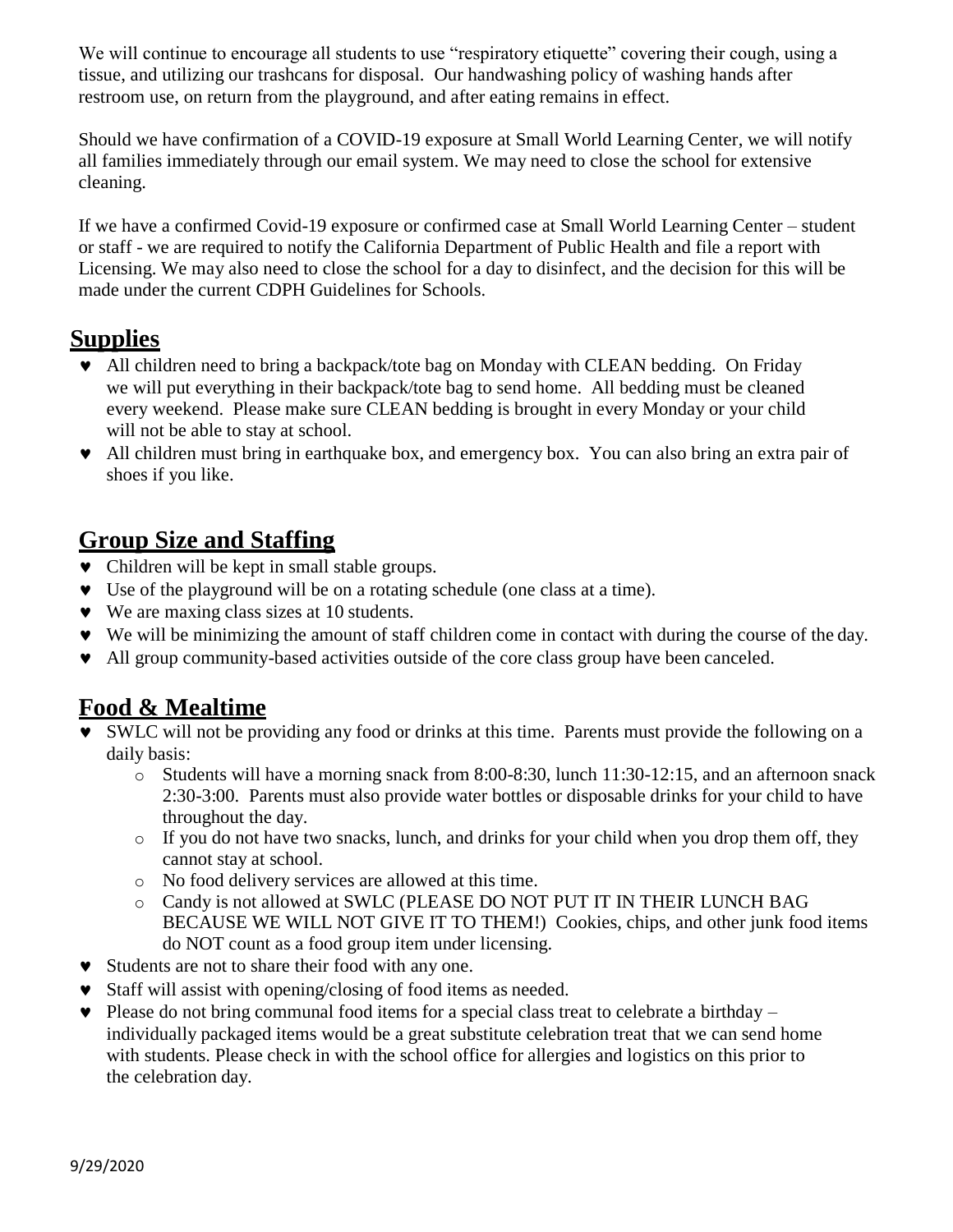## **Cleaning and Sanitation**

- Our facility will receive a daily cleaning of both classrooms and bathrooms at the end of the day by our janitorial staff.
- During the day, teachers will be wiping down high touch classroom surfaces (tables, chair backs, door handles, etc.) as well as bathroom implements (sink handles & toilet flush levers) with disinfecting wipes.
- Staff will also have spray bottles of cleaning and disinfecting products along with paper towels available for larger cleaning wipe downs.
- Each child will have their own "Play Box" that only they will be using every day. These toys will be disinfected on a daily basis with a vinegar solution.
- Each child will have a separate set of crayons, pencil, & scissors.
- Large pillows or stuffed animals, and other materials that are difficult to clean have been temporary removed from the classrooms.
- High-touch playground surfaces (railings, etc.) will be sanitized between recess blocks